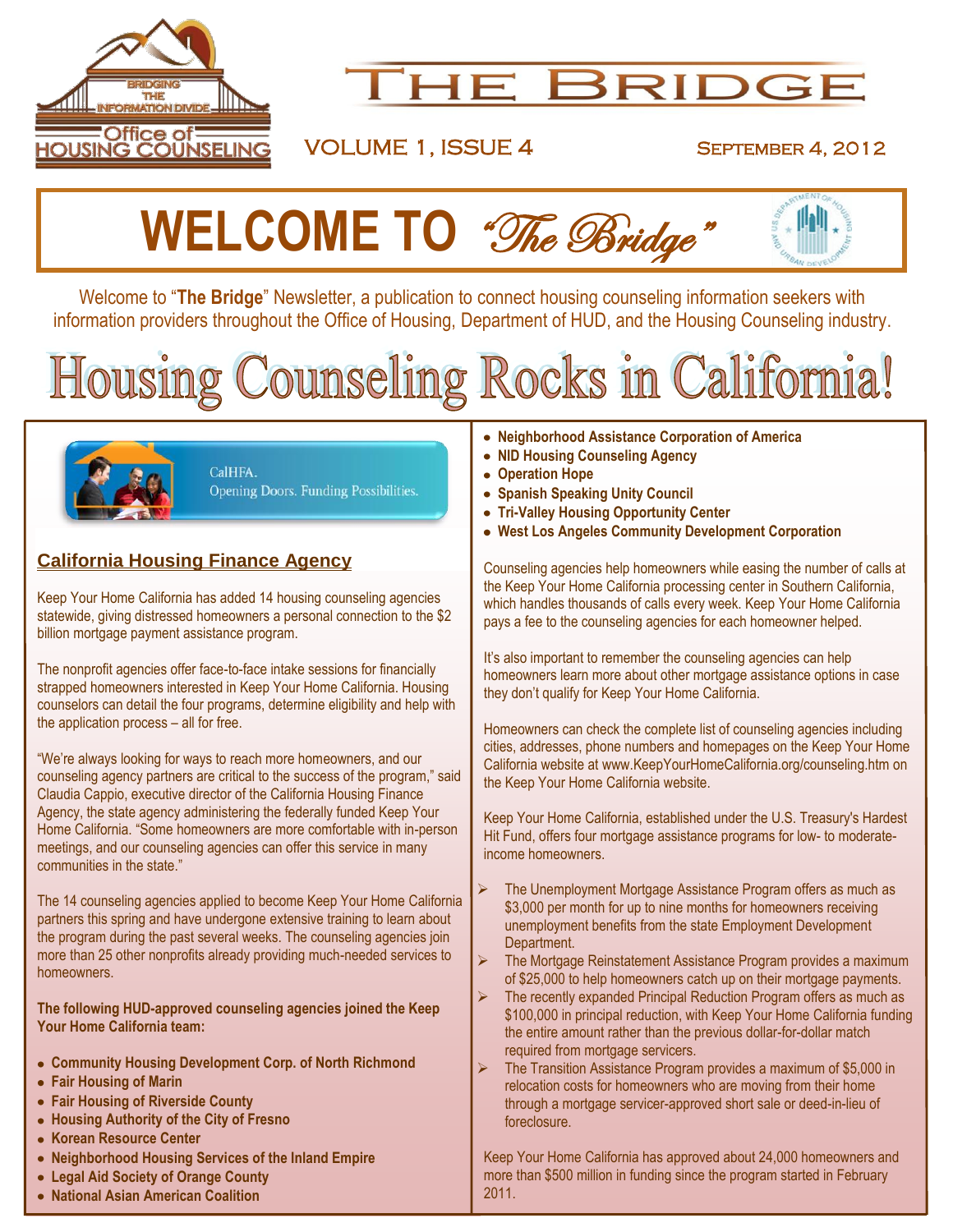## THE OFFICE OF HOUSING COUNSELING REORGANIZATION – Update in Brief



#### **Union Negotiations**



Negotiations have been completed with all unions and agreements have been reached.

#### **Manager Reassignments**

Most managers have been reassigned and all manager positions to be advertised have now been posted.

**The following persons have been reassigned to management positions:**

- $\triangleright$  Cheryl Appline
- Marjorie George
- $\triangleright$  Carolyn Hogans
- $\triangleright$  Kristin Johnsen
- $\triangleright$  Emelda Kennerly
- Jerrold Mayer
- $\triangleright$  Rhonda Rivera
- **►** Dennis Rogers
- $\triangleright$  Ruth Román
- $\triangleright$  Brian Siebenlist
- Johnnie Young

#### Implementation Schedule

The following implementation schedule has been established to provide estimated timeframes when milestones will be accomplished. Dates are subject to change in response to unforeseen delays.

| <b>Milestones</b>                                                                            | <b>Dates</b>            |
|----------------------------------------------------------------------------------------------|-------------------------|
| <b>Issue Memorandum to</b><br><b>Solicit Expressions of</b><br><b>Interest from Managers</b> | June 2012 etc<br>com    |
| <b>Receive Expressions of</b><br><b>Interest from Managers</b>                               | June 2012 te            |
| <b>Managers Notified of</b><br><b>Reassignments</b>                                          | July 2012 ete           |
| <b>Issue Memorandum to</b><br><b>Solicit Expressions of</b><br><b>Interest from Staff</b>    | August 2012             |
| <b>Receive Expressions of</b><br><b>Interest from Staff</b>                                  | <b>September 2012</b>   |
| <b>Staff Notified of</b><br><b>Reassignments</b>                                             | <b>September 2012</b>   |
| <b>Target Effective Date of</b><br><b>Reassignments</b>                                      | October 2012            |
| <b>Transition Period</b>                                                                     | October – December 2012 |
| <b>OHC Fully Operational</b>                                                                 | October 2012            |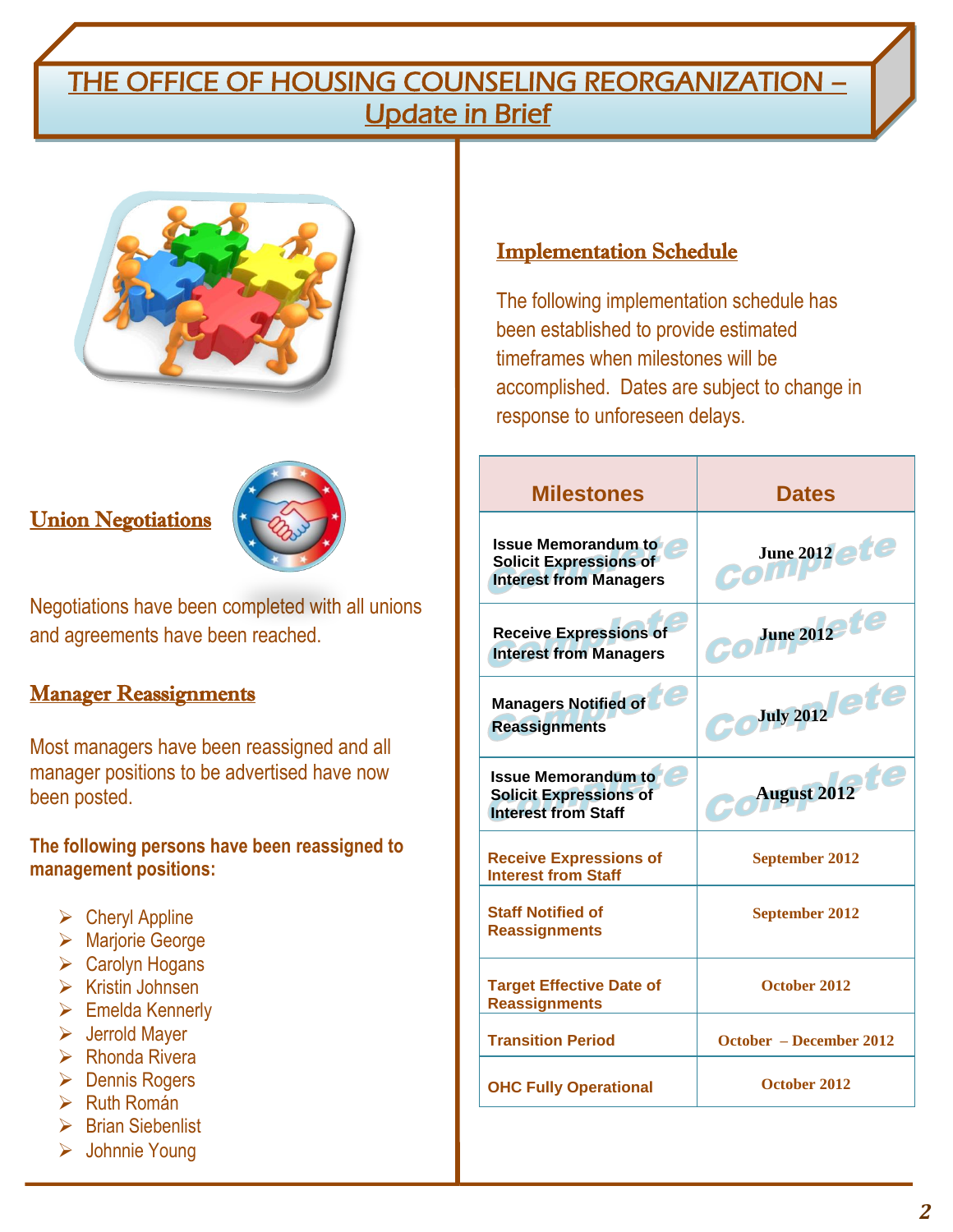## INQUIRING MINDS WANT TO KNOW

#### **RESEARCH ON HOUSING COUNSELING**

A number of studies have been published recently on the effectiveness of housing counseling. In January 2012, the Urban Institute released a [major evaluation](http://www.urban.org/uploadedpdf/412475-National-Foreclosure-Mitigation-Counseling-Program-Evaluation.pdf) of the National Foreclosure Mitigation Counseling program, demonstrating that counseled borrowers were more likely to receive a modification, on better terms, and remain in their homes when compared to borrowers who did not received housing counseling. In May, HUD's Office of Policy Development and Research issued two studies, of [pre](http://www.huduser.org/portal/publications/hsgfin/pre_purchase_counseling.html)[purchase](http://www.huduser.org/portal/publications/hsgfin/pre_purchase_counseling.html) an[d post-purchase](http://www.huduser.org/portal/publications/hsgfin/foreclosure_counseling.html) homeowners counseled by HUDapproved agencies, showing positive outcomes associated with housing counseling. These studies add to our knowledge of who benefits from housing counseling and what works.

On August 27, 2012, prominent researchers gathered recently at the Urban Institute at a conference sponsored by HUD's Office of Policy Development & Research to explore the use of mortgage data in research. None of the research has been published yet and cannot be considered final. We will distribute citations through The Bridge when we receive them.

The presentations generally covered research of loan performance during 2008 – 2011, and used varying methodologies to measure impact. Some relied on data from one or two large housing counseling agencies and networks, while others used results from a regional network or mapping of housing counseling agency locations. Several of the presentations explored the role of housing counseling in successful homeownership. Most of those present noted the difficulty of obtaining data on mortgage performance, borrower characteristics, loan characteristics, and whether housing counseling had occurred.

One presentation reviewed the findings of studies by Michael Collins of the University of Wisconsin-Madison and Maximiliam Schmeiser of the Federal Reserve Board of Governors. The authors matched counseling information from the Homeownership Preservation Foundation, sponsor of the HOPE hotline, with data regarding origination and loan characteristics of subprime loan borrowers. The authors found that default counseling had potential to prevent foreclosures, noting that the length of counseling did not seem to make a difference in the outcomes. They also noted that counseled borrowers were more likely to miss a payment following counseling, but less likely to lose their home.

Professor Vicki Been of the New York University Furman Center for Real Estate and Urban Policy presented findings from a study (authored by Ioan Voicu, Andrew Tschirhart, Vicki Been and Mary Weselcouch) matching OCC loan performance data with borrower and property characteristics for defaulted borrowers owning property in New York City, seeking indicators that might predict the performance of loan modifications they received. Modifications under the HAMP program, modifications that involved principal reduction, or mods that involved lower payment amounts, had much better chances of performing. The study found that borrowers receiving counseling were more likely to get a loan modification, but counseling did not have an impact on the likelihood of re-default under the modification.

Jacob Rugh of Brigham Young University presented information about why Latinos were hit the hardest during the housing crisis. He found that Latinos have lost their homes more often for at least three reasons: (1) concentration in the hard hit states of Arizona, California, Florida, and Nevada; (2) a relative late entry into the housing boom that exposed them to riskier loans and larger home price declines; (3) residence in places with an outsized share of economic activity in real estate and construction and the ensuing effects of declines in employment. Finally, he documents that Latinos are less likely than expected to receive loan modifications and have reduced access to local housing counseling agencies.

HUD is beginning a multiyear, experimental study of the effect of pre-purchase counseling that features a randomized design, a number of study locations and various types of housing counseling. The study is just beginning, and will take several years to complete. It too will add to our knowledge of housing counseling.

The Office of Housing Counseling is collecting research, studies and information relating to housing counseling to put on our new website. Please send us links or studies that we should add.

**Suggested Resources (partial list):**

**<http://www.huduser.org/portal/>**

**<http://urban.org/housing/index.cfm>**

**<http://www.ccc.unc.edu/publications.php>**

**<http://neighborworks.issuelab.org/research>**

**<http://nhc.org/resources.html>**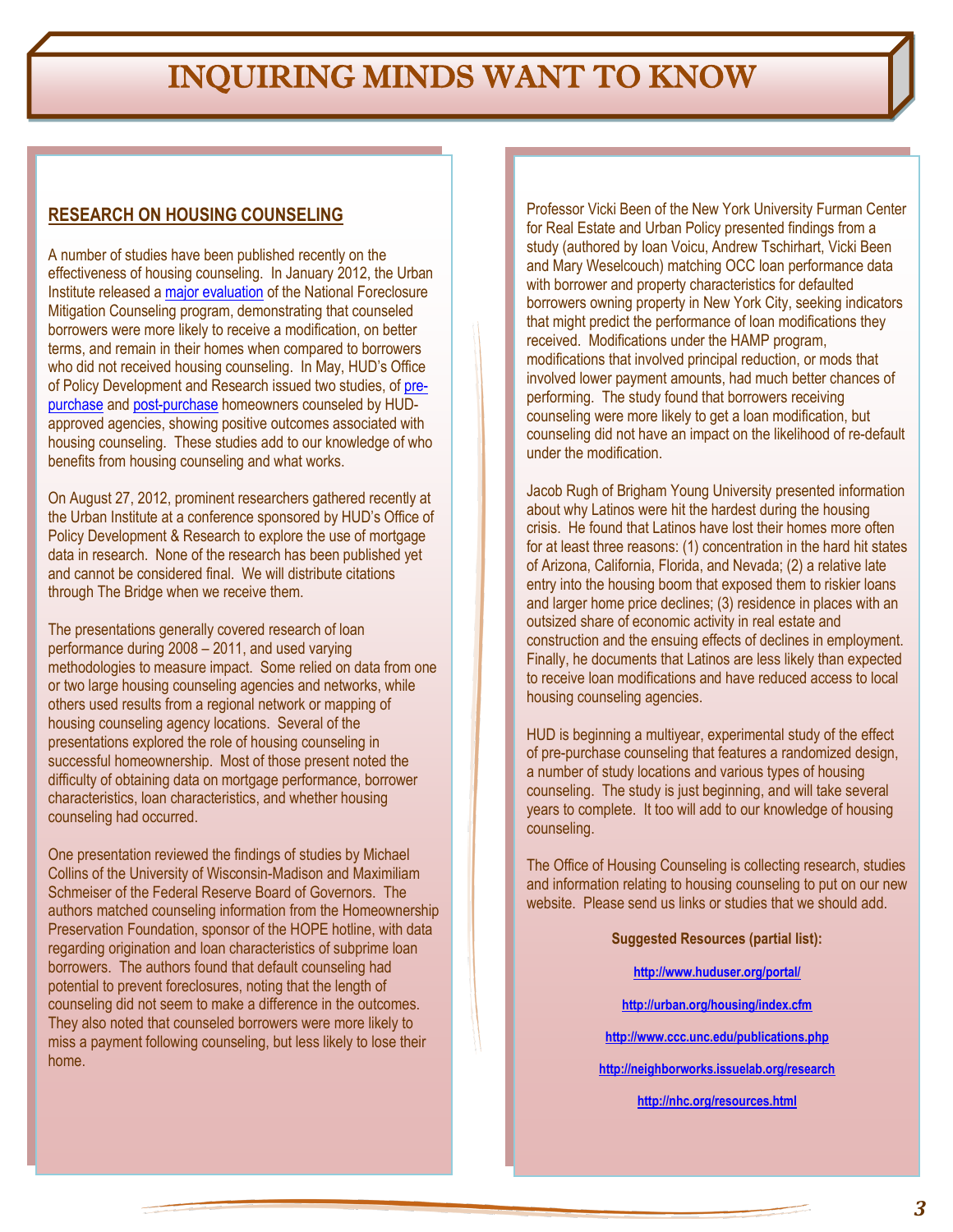## HELP FOR HOMEOWNERS

#### **\$25 Billion Attorney General Settlement Beginning to Make a Difference to Distressed Homeowners**

Distressed homeowners in Connecticut, Nevada and Colorado are among the nations borrowers who now have access to long awaited relief as a result to the \$25 billion settlement with five of the nation's largest banks.

The State of Connecticut's share of the \$25 billion mortgage foreclosure servicing settlement will be spent to bolster and expand programs assisting Connecticut's distressed homeowners. The New York Times reported in a recent article, [Relief for Distressed Borrowers,](http://www.nytimes.com/2012/08/05/realestate/connecticut-in-the-region-relief-for-distressed-borrowers.html?_r=1) the challenges of the Phillips family. Robert Phillips lost his job in publishing eight years ago, and ever since, he and his wife, Kristine, a paralegal, have struggled to keep up with the mortgage payments on their home in Stratford…"We did all the right things," Ms. Phillips said. But they only wound up more deeply underwater.

Now, she and her husband are finally getting the relief they believe is long overdue. In April Wells Fargo, prodded by the Philips's lawyer at the Connecticut Fair Housing Center, agreed to reduce the principal due on their loan by \$159,000. The reduction, along with a lower interest rate, cuts the Phillips's monthly payment by \$1,500, and gives them what they wanted all along: the ability to stay in their home. "We have a family, this is where we live," Ms. Phillips said. "We're in it for the long haul."

Distressed homeowners will have access to a new hotline and additional housing counselors as part of a plan approved by the Nevada legislature. The \$ll.7 million plan will be funded by a \$57 million payment from the national foreclosure settlement. The Attorney General of Colorado seems inclined to allocated funding to support a counseling hotline as well. In referring to numerous complaints regarding unscrupulous mortgage practices, he stated, "As my office worked through these complaints I came to learn the value of housing counseling provided by nonprofit HUD-approved housing counselors.

The Colorado Foreclosure Hotline has also been instrumental in getting distressed borrowers in contact with this free counseling service and raising awareness about this valuable service. My office has supported the Hotline with grants totaling \$1.1 Million since 2009."

**Read State of Colorado Settlement document:** 

[http://www.coloradoattorneygeneral.gov/sites/default/files/press\\_](http://www.coloradoattorneygeneral.gov/sites/default/files/press_releases/2012/03/16/ag_settlement_fund_uses_decision_memo.pdf) [releases/2012/03/16/ag\\_settlement\\_fund\\_uses\\_decision\\_memo](http://www.coloradoattorneygeneral.gov/sites/default/files/press_releases/2012/03/16/ag_settlement_fund_uses_decision_memo.pdf) [.pdf](http://www.coloradoattorneygeneral.gov/sites/default/files/press_releases/2012/03/16/ag_settlement_fund_uses_decision_memo.pdf)

**Read State of Connecticut Settlement document:**

<http://www.ct.gov/ag/cwp/view.asp?a=2341&q=498968>

**Read State of Nevada Settlement document:**

<http://ag.state.nv.us/newsroom/multistate/settlement.html>

Joseph A. Smith, Monitor of the **[National Mortgage Servicing](http://nationalmortgagesettlement.com/)  [Settlement](http://nationalmortgagesettlement.com/)**, issued a progress report on Wednesday, August 29, 2012. While the amounts have not yet been confirmed, scored, or credited, **servicers have submitted documentation** for the following during the first quarter of the Settlement period.

- A total of \$10.56 billion in relief was provided to 137,846 borrowers; an average of \$76,615 per borrower.
- First lien modifications were completed for 7,093 borrowers and resulted in loan forgiveness of \$749.4 million or \$105,650 per borrower.
- An additional 5,500 borrowers received forgiveness of pre-March, 2012 forbearance in the amount of \$348.9 million.
- Second-lien modifications and extinguishments were provided to 4,213 borrowers; \$231.4 million in relief.
- Almost 23,000 home loans were refinanced with an average interest rate reduction of 2.1 percent.
- Short sales or deeds in lieu were authorized for 74,614 borrowers at an average of \$116,200 per borrower.
- Through various other consumer relief programs the servicers provided \$458.8 million in relief to 24,353 **borrowers**
- First lien modification trials were extended to 21,104 borrowers and 28,047 borrowers were in an active trial.

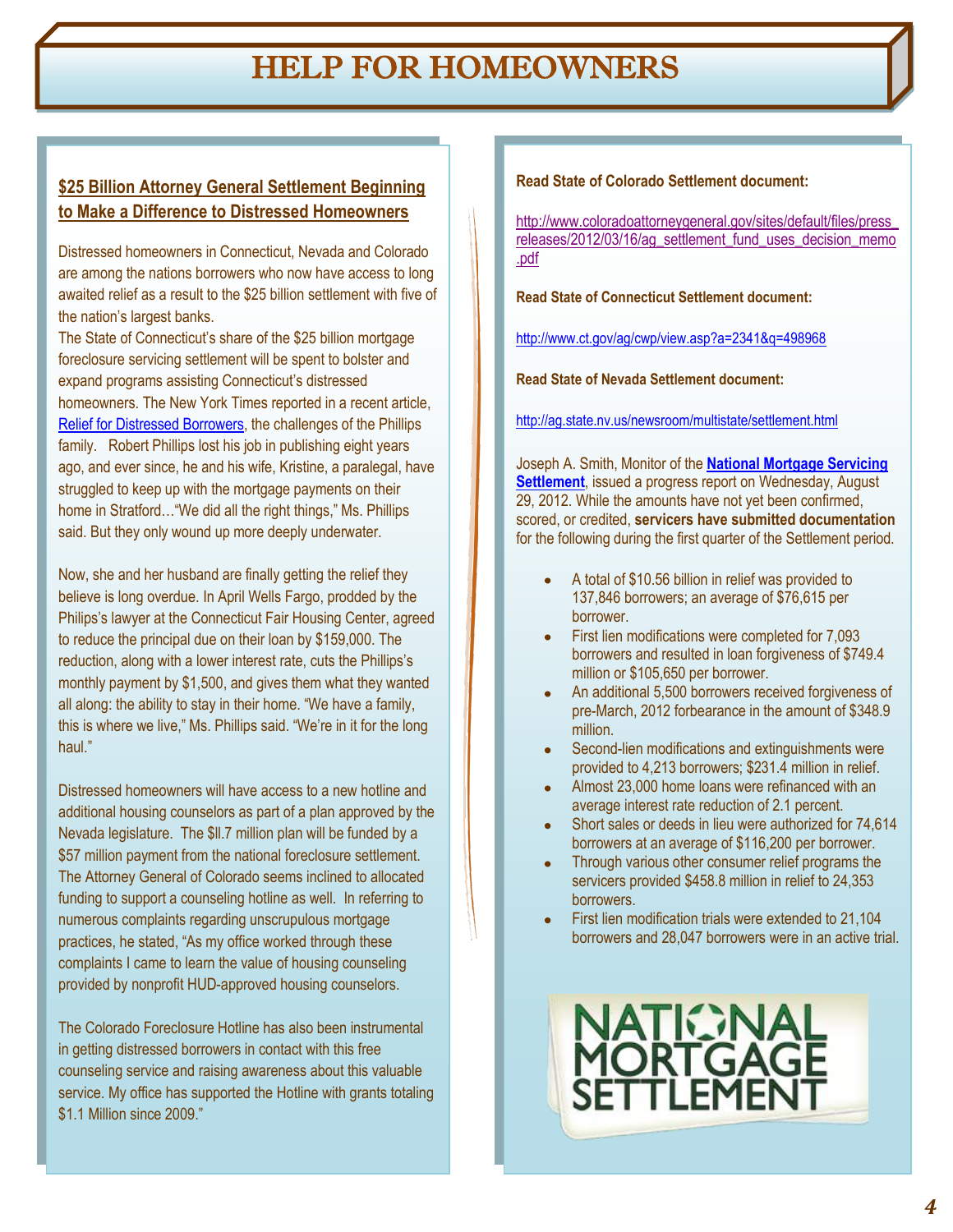## Mortgage Settlement Information and Assistance

#### **[US Department of Housing and Urban Development Homeowner Help Page](http://portal.hud.gov/hudportal/HUD?src=/homeownerhelp)**

## BY STATE: A-N

| <b>Alabama Attorney General Luther Strange</b>            | <b>Kansas Attorney General Derek Schmidt</b>          |
|-----------------------------------------------------------|-------------------------------------------------------|
| For additional help in Alabama                            | For additional help in Kansas                         |
| <b>Alaska Attorney General Michael Geraghty</b>           | <b>Kentucky Attorney General Jack Conway</b>          |
| For additional help in Alaska                             | For additional help in Kentucky                       |
| <b>Arizona Attorney General Tom Horne</b>                 | Louisiana Attorney General James D. Caldwell          |
| For additional help in Arizona                            | For additional help in Louisiana                      |
| <b>Arkansas Attorney General Dustin McDaniel</b>          | Maine Attorney General William J. Schneider           |
| <b>For additional help in Arkansas</b>                    | For additional help in Maine                          |
| California Attorney General Kamala Harris                 | <b>Maryland Attorney General Douglas F. Gansler</b>   |
| For additional help in California                         | For additional help in Maryland                       |
| <b>Colorado Attorney General John Suthers</b>             | <b>Massachusetts Attorney General Martha Coakley</b>  |
| For additional help in Colorado                           | For additional help in Massachusetts                  |
| <b>Connecticut Attorney General George Jepsen</b>         | <b>Michigan Attorney General Bill Schuette</b>        |
| For additional help in Connecticut                        | For additional help in Michigan                       |
| Delaware Attorney General Joseph R. Biden, III            | <b>Minnesota Attorney General Lori Swanson</b>        |
| For additional help in Delaware                           | For additional help in Minnesota                      |
| <b>District of Columbia Attorney General Irvin Nathan</b> | <b>Mississippi Attorney General Jim Hood</b>          |
| For additional help in District of Columbia               | For additional help in Mississippi                    |
| <b>Florida Attorney General Pam Bondi</b>                 | <b>Missouri Attorney General Chris Koster</b>         |
| For additional help in Florida                            | For additional help in Missouri                       |
| <b>Georgia Attorney General Sam Olens</b>                 | <b>Montana Attorney General Steve Bullock</b>         |
| For additional help in Georgia                            | <b>For additional help in Montana</b>                 |
| <b>Hawaii Attorney General David Louie</b>                | <b>Nebraska Attorney General Jon Bruning</b>          |
| For additional help in Hawaii                             | For additional help in Nebraska                       |
| <b>Idaho Attorney General Lawrence Wasden</b>             | <b>Nevada Attorney General Catherine Cortez Masto</b> |
| For additional help in Idaho                              | For additional help in Nevada                         |
| <b>Illinois Attorney General Lisa Madigan</b>             | <b>New Hampshire Attorney General Michael Delaney</b> |
| For additional help in Illinois                           | For additional help in New Hampshire                  |
| <b>Indiana Attorney General Greg Zoeller</b>              | <b>New Jersey Attorney General Jeffrey S. Chiesa</b>  |
| For additional help in Indiana                            | For additional help in New Jersey                     |
| <b>Iowa Attorney General Tom Miller</b>                   | <b>New Mexico Attorney General Gary King</b>          |
| For additional help in Iowa                               | For additional help in New Mexico                     |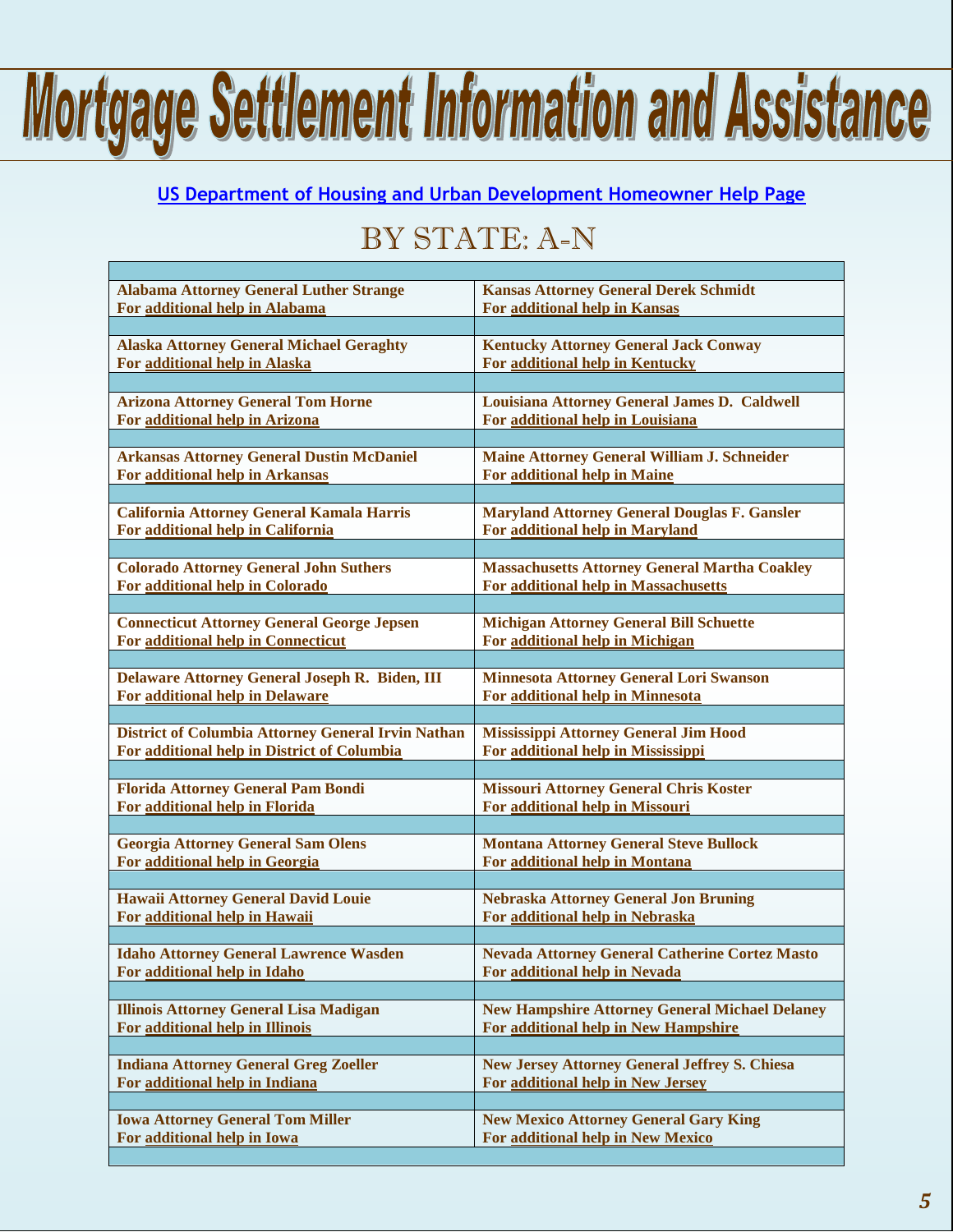# Mortgage Settlement Information and Assistance

## BY STATE: O-W

| <b>Ohio Attorney General Mike DeWine</b>              |
|-------------------------------------------------------|
| For additional help in Ohio                           |
|                                                       |
| <b>Oregon Attorney General John Kroger</b>            |
| For additional help in Oregon                         |
|                                                       |
| Pennsylvania Attorney General Linda L. Kelly          |
| For additional help in Pennsylvania                   |
|                                                       |
| <b>Rhode Island Attorney General Peter Kilmartin</b>  |
| For additional help in Rhode Island                   |
|                                                       |
|                                                       |
| <b>South Carolina Attorney General Alan Wilson</b>    |
| For additional help in South Carolina                 |
|                                                       |
| <b>South Dakota Attorney General Marty J. Jackley</b> |
| For additional help in South Dakota                   |
|                                                       |
| Tennessee Attorney General Robert E. Cooper, Jr.      |
| For additional help in Tennessee                      |
|                                                       |
| <b>Texas Attorney General Greg Abbott</b>             |
| For additional help in Texas                          |
|                                                       |
| <b>Utah Attorney General Mark Shurtleff</b>           |
| For additional help in Utah                           |
|                                                       |
| <b>Vermont Attorney General William H. Sorrell</b>    |
| For additional help in Vermont                        |
|                                                       |
| Virginia Attorney General Ken Cuccinelli              |
| For additional help in Virginia                       |
|                                                       |
| <b>Washington Attorney General Rob McKenna</b>        |
| For additional help in Washington                     |
|                                                       |
| West Virginia Attorney General Darrell V. McGraw, Jr. |
| For additional help in West Virginia                  |
|                                                       |
|                                                       |
| <b>Wisconsin Attorney General J.B. Van Hollen</b>     |
| For additional help in Wisconsin                      |
|                                                       |
| <b>Wyoming Attorney General Greg Phillips</b>         |
| For additional help in Wyoming                        |
|                                                       |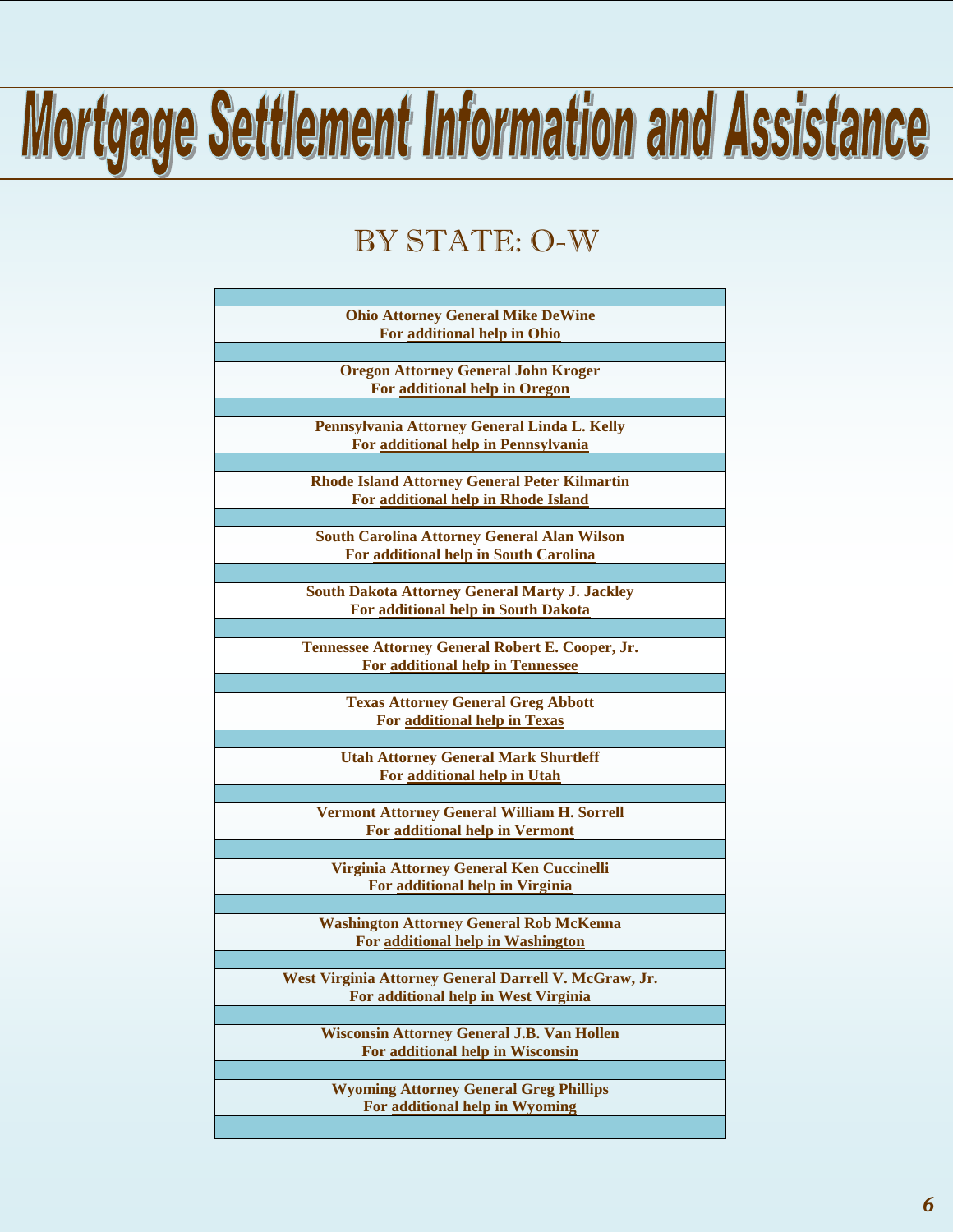*THE BRIDGE* **is pleased to recognize Champions of Service who have provided exemplary service in the Housing Counseling arena, inside and outside of HUD. Nominations of persons both inside and outside of HUD are welcomed. Please send your nominations by the 20th of each month to [thebridge@hud.gov](mailto:thebridge@hud.gov) .**

### CHAMPIONS OF SERVICE – KUDOS to Melissa Luna



#### **Melissa Luna, Housing Counselor Legal Aid Society of Orange County, CA – Champion of Service**

Melissa has been a housing counselor for four years dealing primarily with foreclosure matters and has been at the Legal Aid Society of Orange County (LASOC) for approximately two years. Melissa is familiar with the HAMP Program and additional options, initiatives and workout plans offered through Fannie Mae, Freddie Mac, FHA, VA and Federal, State and industry-led programs. She is also very familiar with no doc loans, interest-only ARMs and payment option ARMs.

A homeowner recently came to LASOC for assistance at our unlawful detainer clinic. The homeowner had been foreclosed upon by Wells Fargo and was extremely frustrated as he felt he had been wrongly foreclosed upon. The homeowner was in the process of working on a loan modification at the time of the foreclosure and had no idea his house was going to sale. The attorneys at the Unlawful Detainer clinic brought him over to the Foreclosure Mitigation Unit to see if Melissa could assist him.

Melissa explained to the homeowner that he was the victim of Wells Fargo's dual tracking process, and that he was not alone, hundreds of thousands of homeowners had lost their homes due to the dual tracking process. At the interview Melissa determined that the homeowner had a Fannie Mae loan, and further, that the homeowner earned enough income to support a loan modification.

Melissa quickly got in touch with Fannie Mae and sent them a proposal asking them to rescind the sale setting forth the reasons why the property was wrongfully foreclosed upon. Melissa waited several weeks for Fannie Mae to make a decision and during that time the homeowner was forced to deal with realtors, an unlawful detainer action, and the Sheriff asking him to vacate the premises.

Ultimately Fannie Mae decided to rescind the sale and Melissa put together a request for modification and submitted it to Wells Fargo. Melissa continued to monitor the status on the application always sending in updates and continually making phone calls to the Sheriff's Department, Fannie Mae attorneys, and the realtor. Melissa coordinated the process so all parties were aware of the status of the loan modification and to ensure that everyone was on the same page.

Neither Fannie Mae nor Wells Fargo would call off the Sheriff so the homeowner was required to remove all his belongings to the front yard as the Sheriff threatened to change the locks on the house. Three weeks later, Wells Fargo approved the homeowner for a trial mod and the homeowner happily brought the trial mod to Melissa for review. After three payments the homeowner's trial mod was approved permanently. The homeowner and his wife and children moved all their belonging back in the house and thanked Melissa for her help, knowledge and coordination of the entire process.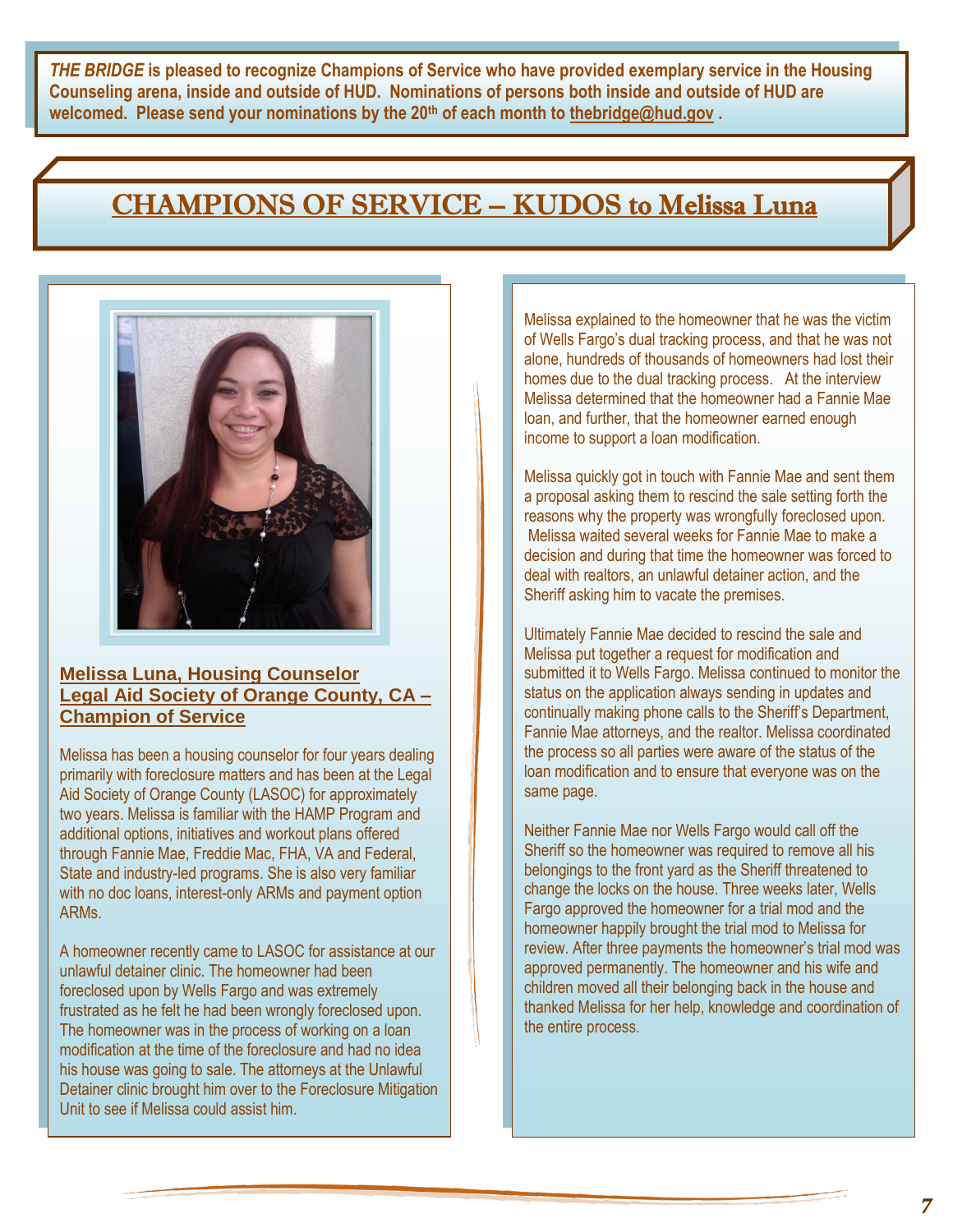